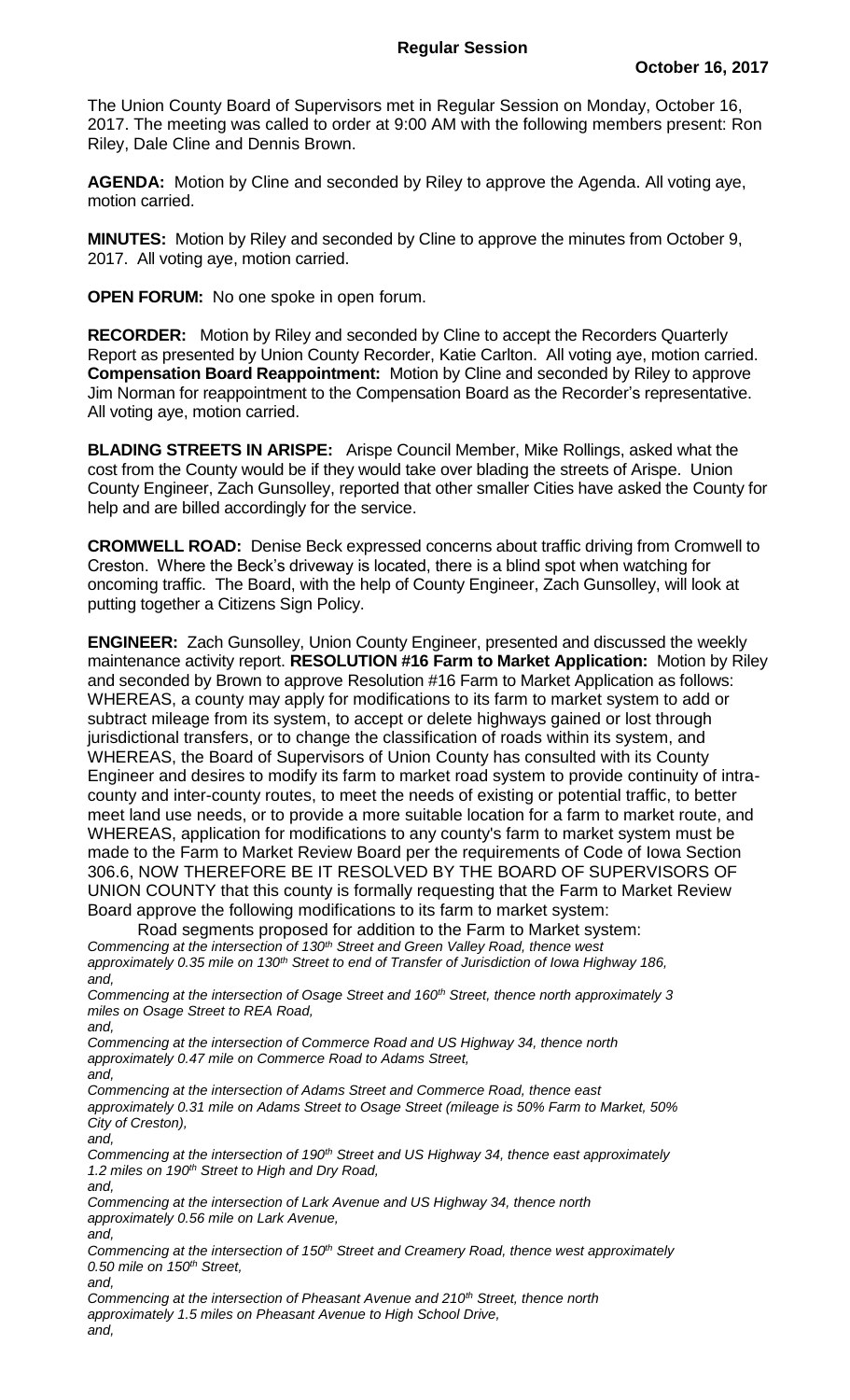*Commencing at the intersection of Palomino Drive and Afton North City Limits, thence northeast approximately 1.83 miles on Palomino Drive to 170th Street, and,*

*Commencing at the intersection of 170th Street and Palomino Drive, thence east approximately 5.71 miles on 170th Street, Tulip Avenue, and 167th Street to US Highway 169, and,*

*Commencing at the intersection of 210th Street and Velvet Avenue, thence east approximately 1.5 miles on 210th Street to Willow Avenue,*

*and,*

*Commencing at the intersection of Clarke-Union Avenue and US Highway 34, thence north approximately 1.75 miles on Clarke-Union Avenue to 168th Street (mileage is 50% Union County, 50% Clarke County).*

Total Mileage added to the Farm to Market System: 17.65 miles

Road segments proposed for addition to the Farm to Market extension system: *Commencing at the intersection of Dutcher Street and East Street, thence west approximately 0.47 mile on Dutcher Street to US Highway 169, and,*

*Commencing at the intersection of Palomino Drive and US Highway 34, thence north approximately 0.04 mile on Palomino Drive to Afton North City Limits, and,*

*Commencing at the intersection of Adams Street and Commerce Road, thence east approximately 0.31 mile on Adams Street to Osage Street (mileage is 50% Farm to Market, 50% City of Creston).*

Total Mileage added to the Farm to Market Extension System: 0.67 mile

Road segments proposed for deletion from the Farm to Market system: *Commencing at the intersection of 210th Street and Pheasant Avenue, thence east approximately 1.48 miles on 210th Street to Redwood Avenue,*

*and,*

*Commencing at the intersection of Wolf Creek Drive and Redwood Avenue, thence northeast approximately 5.46 miles on Wolf Creek Drive and 143rd Street to US Highway 169, and,*

*Commencing at the intersection of 167th Street and US Highway 169, thence east and north approximately 7 miles on 167th Street and Yellow Rose Avenue to 120th Street, and,*

*Commencing at the intersection of Velvet Avenue and 210th Street, thence south and east approximately 2.44 miles on Velvet Avenue and 220th Street to Willow Avenue.*

Total Mileage deleted from the Farm to Market System: 16.38 miles

Road segments proposed for deletion from the Farm to Market extension system: *Commencing at the intersection of East Street and Dutcher Street, thence north and west approximately 0.50 mile on East Street and Forbes Street to US Highway 169.*

Total Mileage deleted from the Farm to Market extension system: 0.50 miles. The Board of Supervisors of Union County, in lawful session this 16<sup>th</sup> day of October, 2017 hereby adopts this farm to market modification resolution. Roll call vote: Riley aye, Cline nay, Brown aye, motion carried. **Grading Agreement:** Motion by Cline and seconded by Riley to approve the grading agreement between Union County and Larry Witt for ditching along with dozing the fence line with tree and brush removal located East of Talmage Road in Section 18 of Jones Township. All voting aye, motion carried. **Grading Agreement:**  Motion by Riley and seconded by Cline to approve the grading agreement between Union County and Joe Henry for ditching along with dozing the fence line with tree and brush removal located East of Jaguar Road in Section 15 of Lincoln Township. All voting aye, motion carried. **Final Plans FM-CO88(55)—55-88/Creamery Road Project:** Motion by Riley and seconded by Cline to approve the final plans of the Creamery Road Project. All voting aye, motion carried. **Final Plans FM-CO88(56)—55-88/Sealcoat Projects:** Motion by Cline and seconded by Riley to approve the final plans of the Sealcoat Projects. All voting aye, motion carried. **Final Plans FM-CO88(57)—55-88/Micro Projects:** Motion by Riley and seconded by Cline to approve the final plans for the Micro Projects. All voting aye, motion carried. **Final Plans FM-CO88(58)—55-88/HMA & Sealcoat Projects:** Motion by Cline and seconded by Riley to approve the final plans for the HMA & Sealcoat Projects. All voting aye, motion carried.

**AUDITOR'S QUARTERLY REPORT:** Motion by Riley and Seconded by Cline to accept the Auditors Quarterly Report as presented by Union County Auditor, Sandy Hysell. All voting aye, motion carried.

**CLERK'S REPORT:** Motion by Cline and seconded by Riley to accept the Clerk's Report as presented by Union County Auditor, Sandy Hysell. All voting aye, motion carried.

**BOARD OF SUPERVISORS COMPENSATION BOARD APPOINTMENT:** Motion by Cline and seconded by Riley to approve Vanita Moberg as the Board of Supervisors representative on the Compensation Board. All voting aye, motion carried.

**HANDWRITTEN CLAIMS:** Motion by Riley and seconded by Cline to approve handwritten claim # 20170927 in the amount of \$549.36 to TASC for the County's Flex Plan. All voting aye, motion carried.